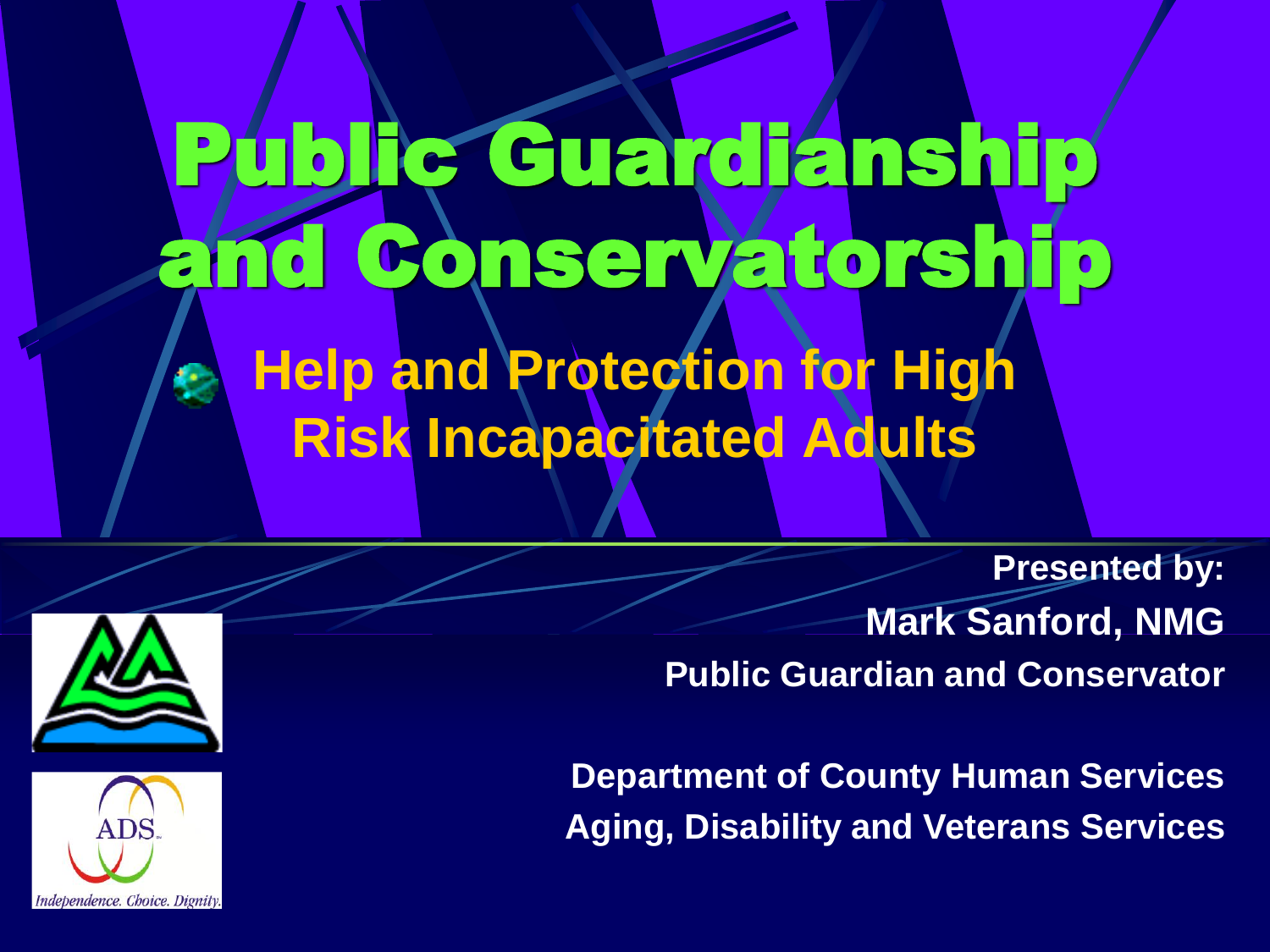### Multnomah County Public Guardian and Conservator

#### *Mission***:**

*Provides court-ordered protection for adult victims of abuse, neglect and financial exploitation while enhancing personal choice and quality of life.*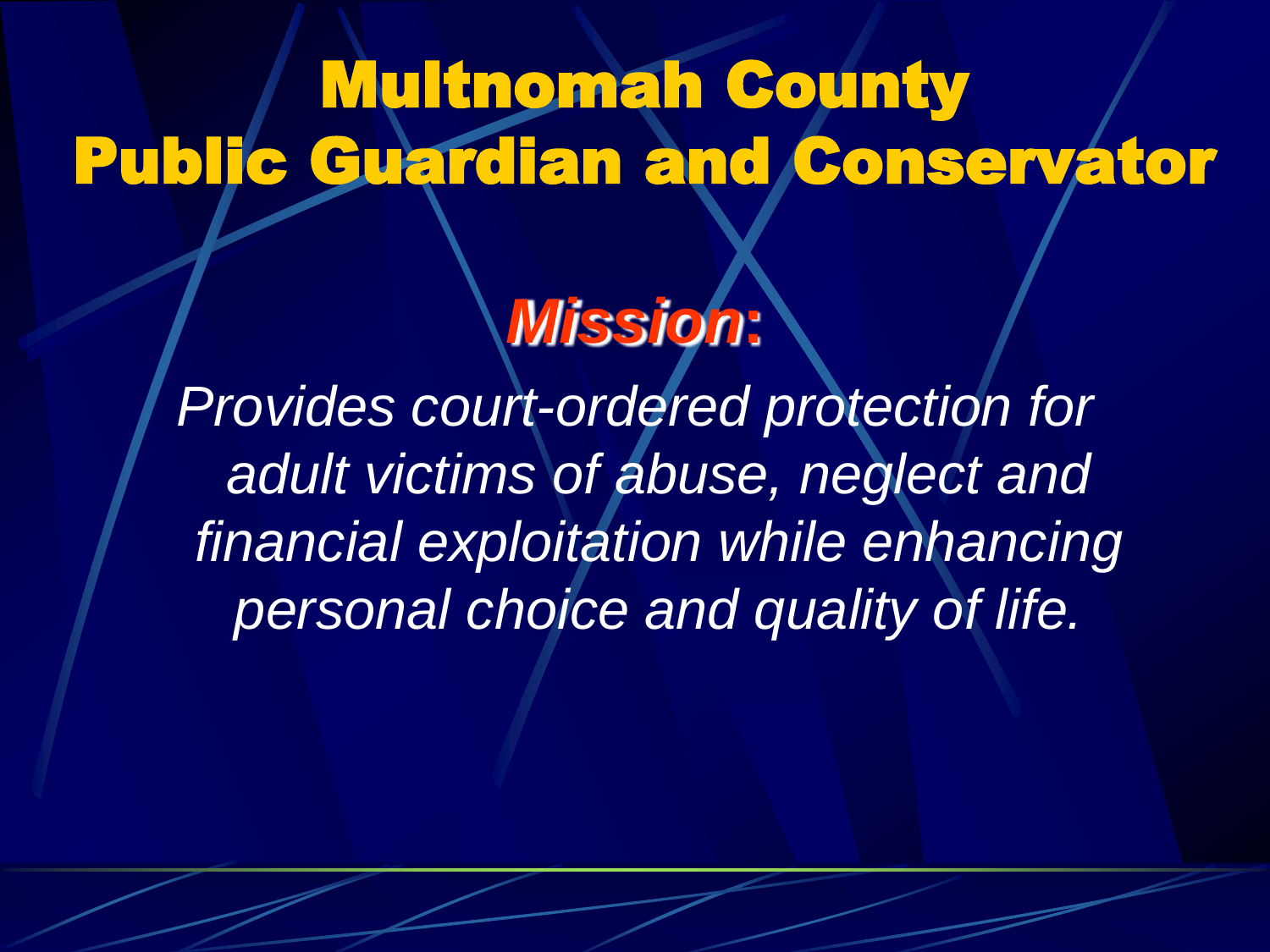## What We Do

Information and **Consultation** 

**Petition the Court** 

● Serve as Guardian and **Conservator** 



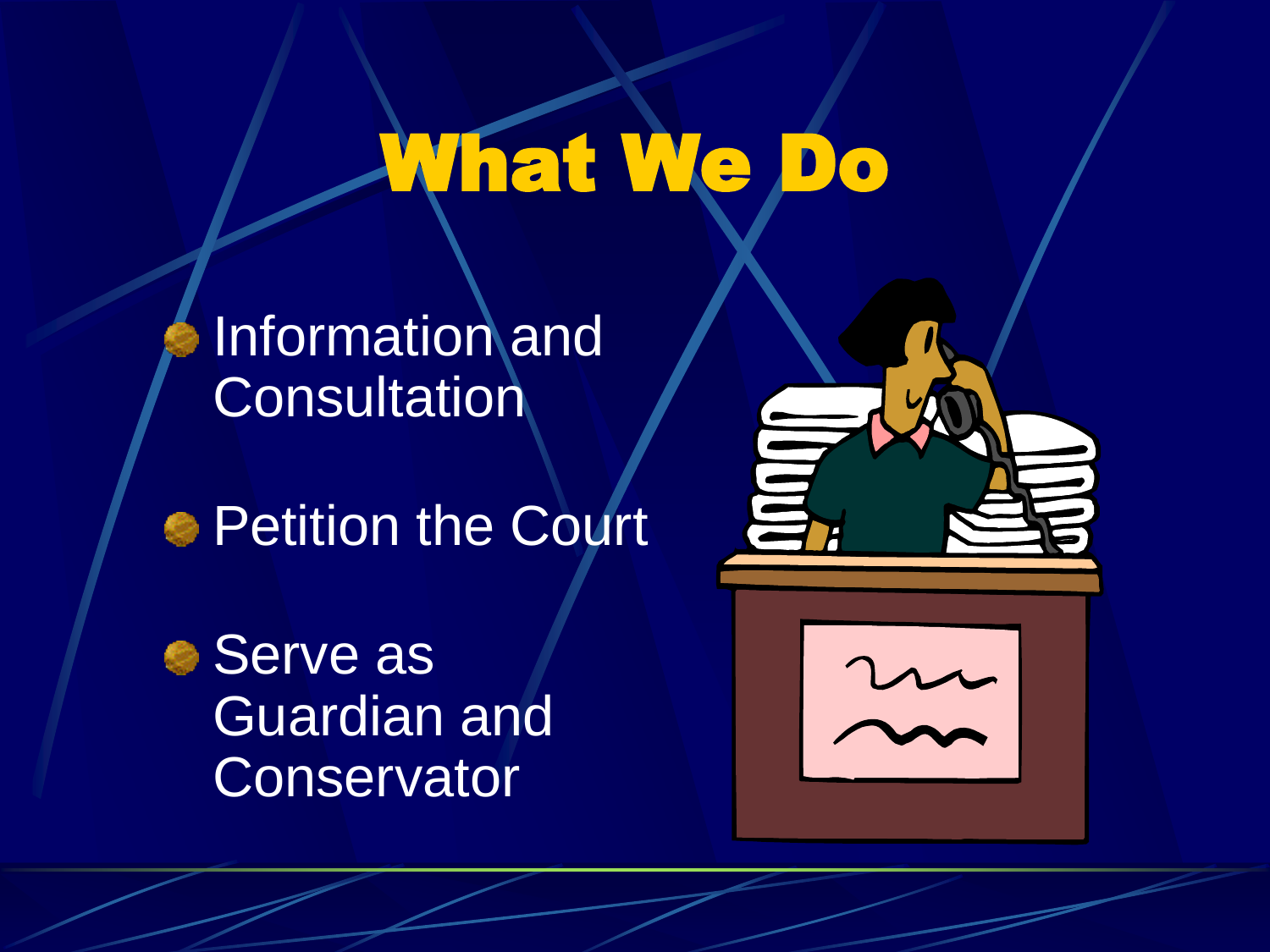## Alternatives

**Case/care Management Protective Services Money Management/Trusts Mental Health Services & Civil Commitment Financial Powers of Attorney Advance Directive /POLST Ethics Review Law Enforcement MDT Approach Supported Decision Making** 

OAR 411-365-0200 **Developmental Disabilities** 

ORS 127.635 Health Care Surrogate for Life-Sustaining Procedures

ORS 127.700 Declaration for Mental Health Treatment

ORS 127.760 Consent to Health Care Service by Person Appointed by **Hospital**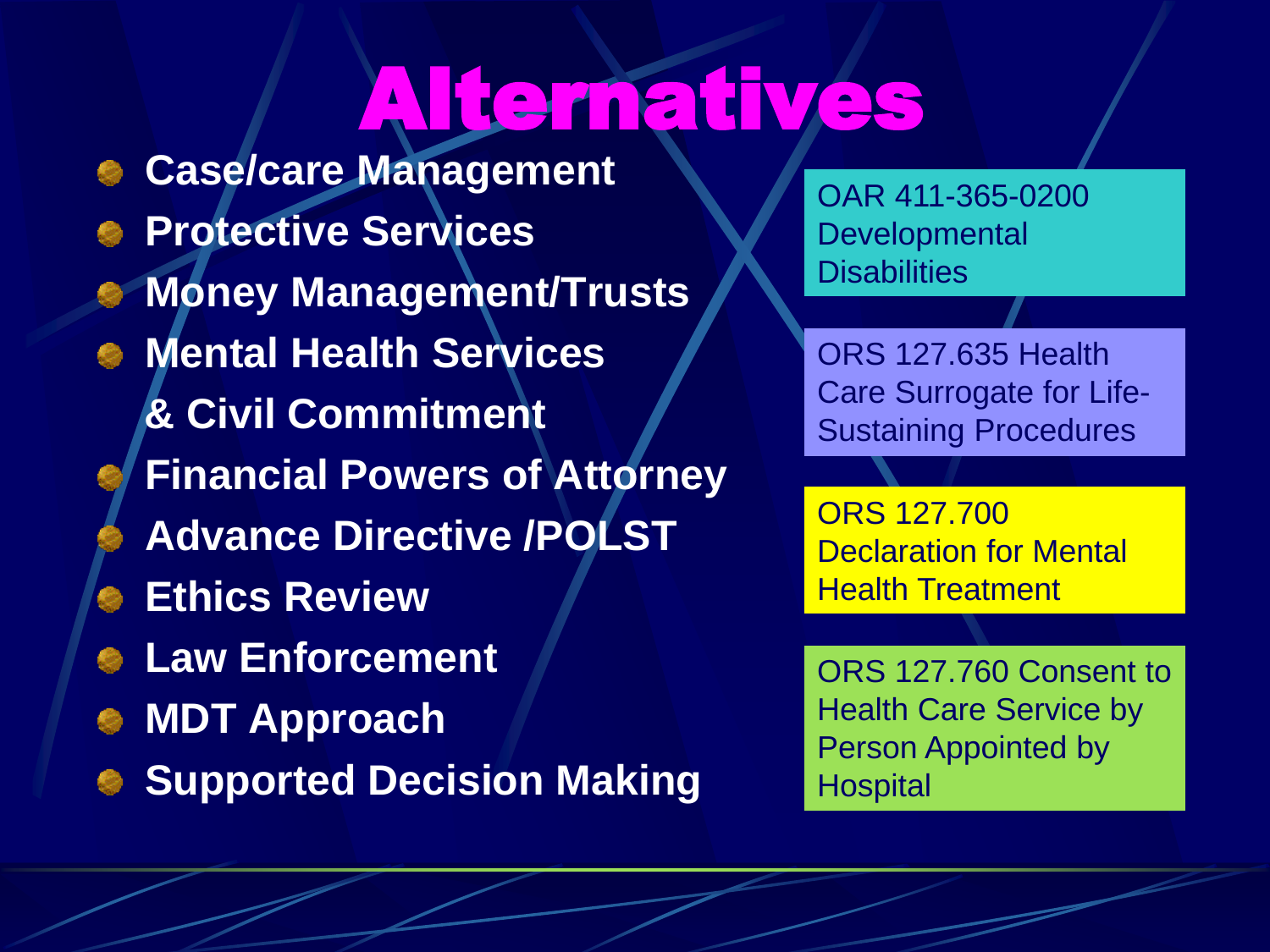# Incapacity

**Condition or impairment:** Exists presently and is likely permanent **Unable to provide for basic needs:** Functional impairments (ADL) Physical health and safety **Serious harm, physical injury or illness likely Necessary to provide care and supervision**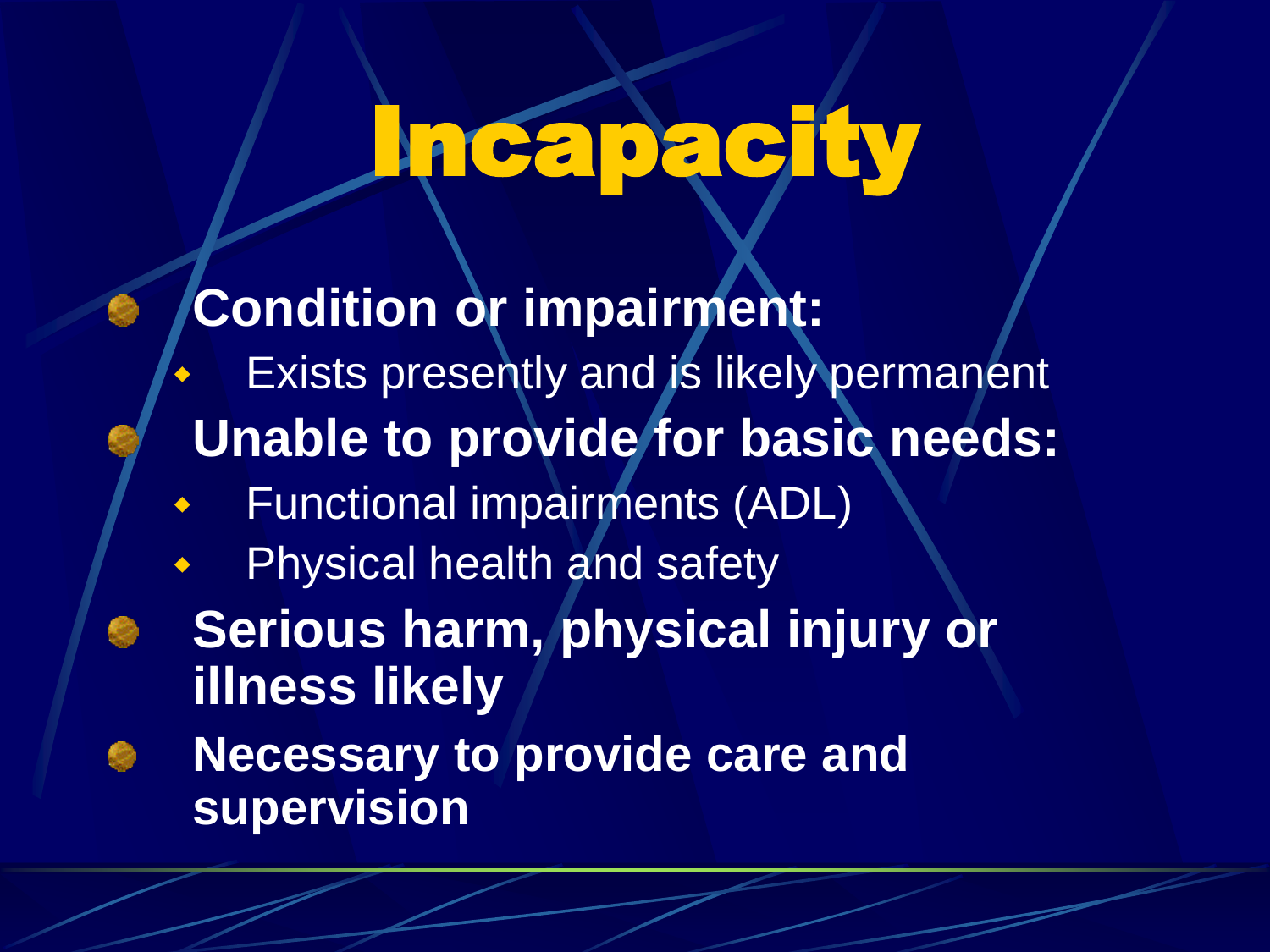## Guardianship

- **Incapacitated**
- **Legal relationship**
- **Authority**
	- ⚫ Living arrangements
	- Health care decisions
	- Promote and protect well-being
	- ⚫ Manage income and minor assets
- **Promote maximum selfreliance and independence**

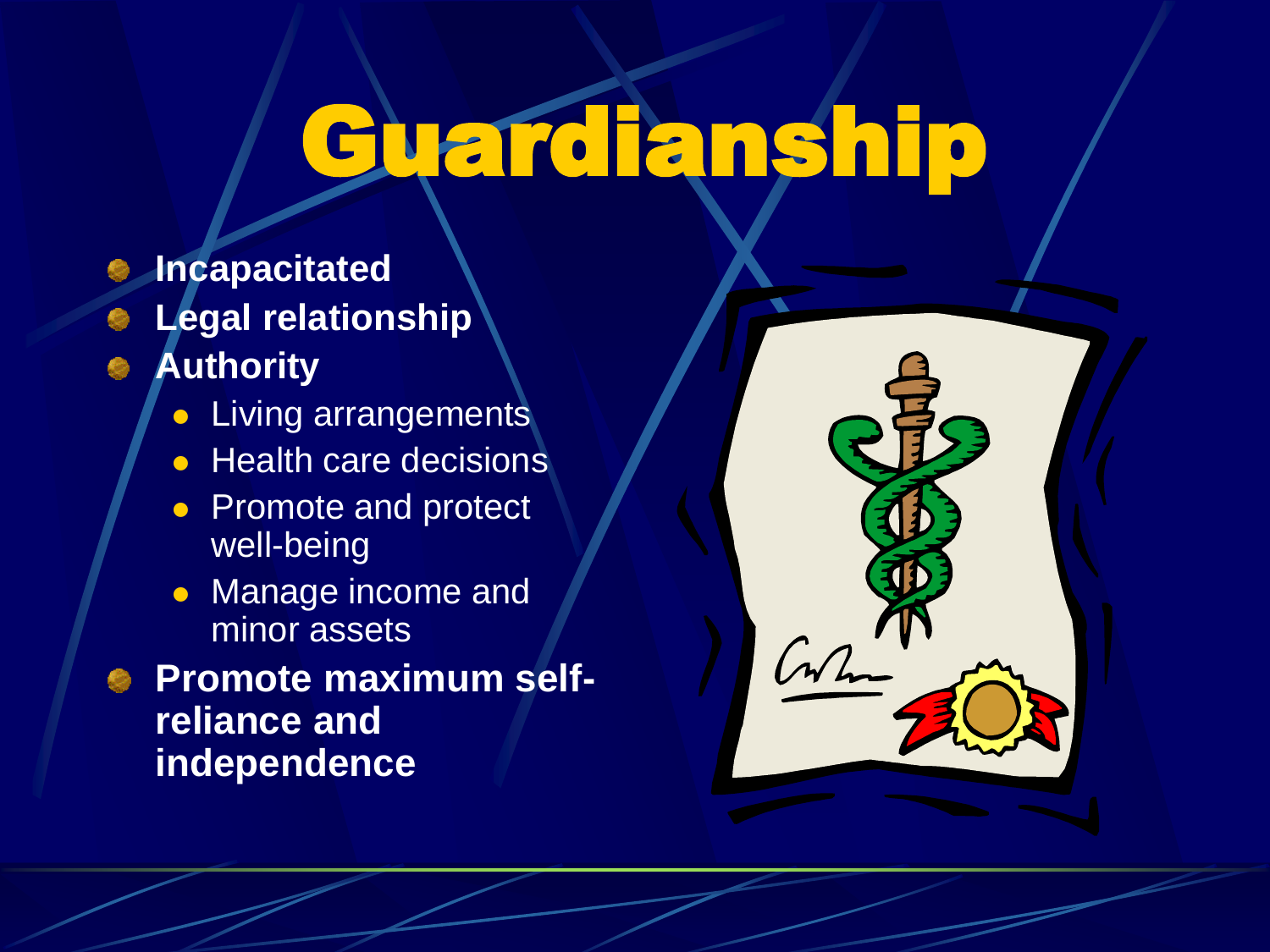### Temporary Fiduciary aka "Emergency Guardianship"



**Incapacitated and/or financially incapable Immediate and serious danger to life, health, assets Person's welfare requires immediate action 30-day period; 30 day extension**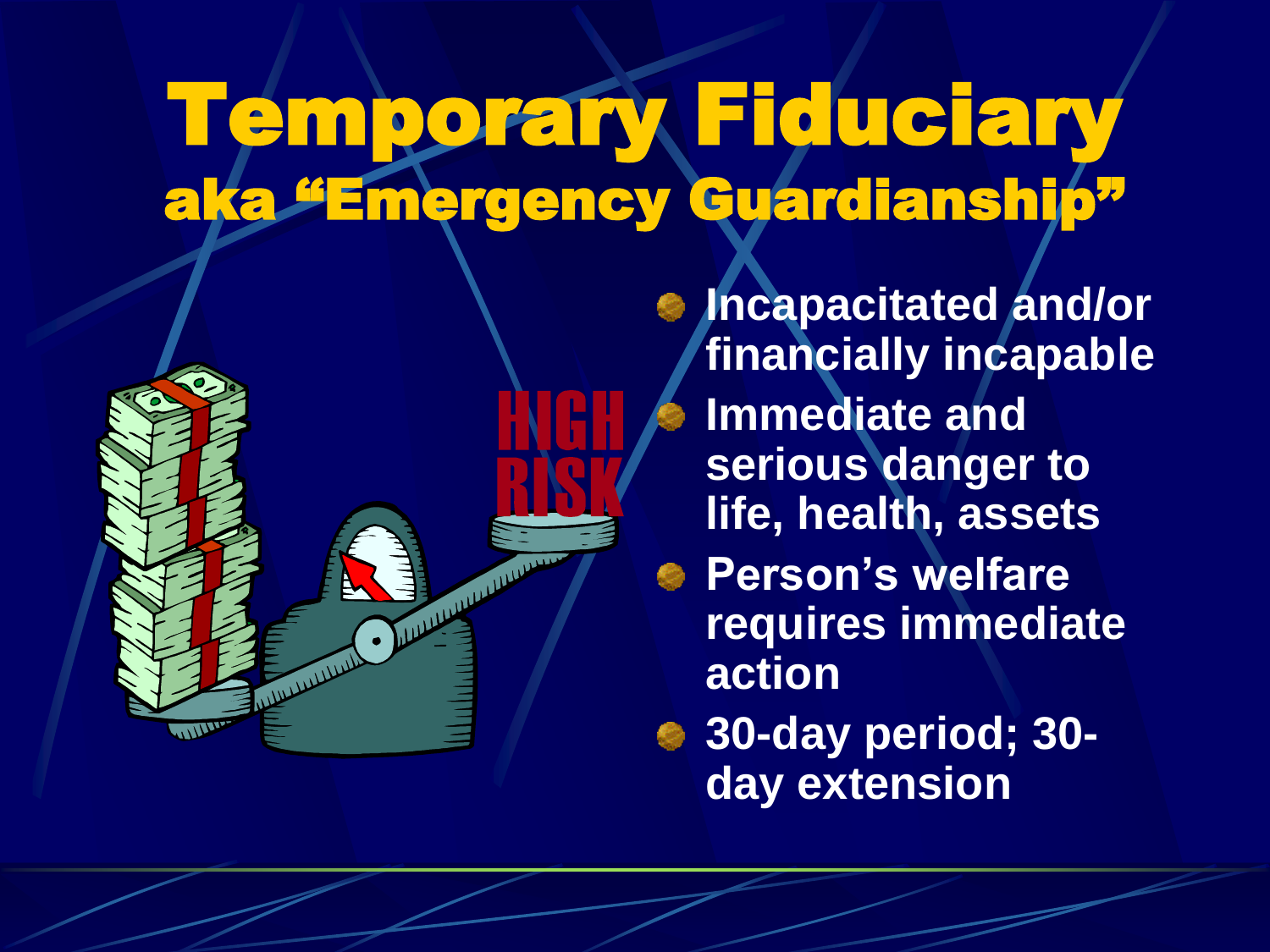## Role of the Fiduciary

- **Person-centered planning**
- **Supported decision-making** 
	- **National Practice Standards and Ethical Decision-Making Guidelines**
- **Certification/Qualifications for Professional Fiduciaries:**
	- ⚫ Registered Guardian Center for Guardianship Certification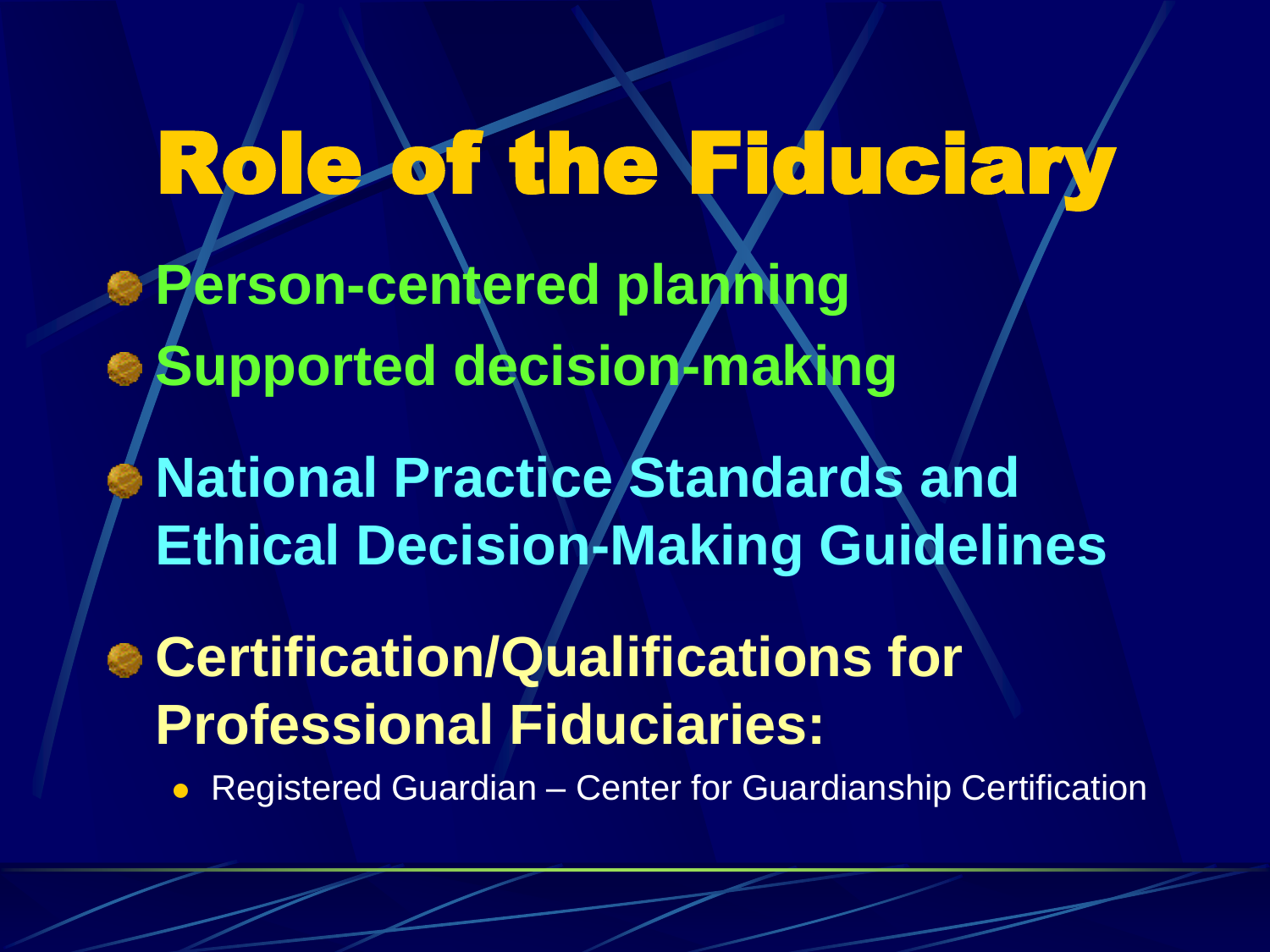## Legal Process



**Petition Notice Court visitor Objections** ⚫ Appointment of **Counsel** ⚫ Mediation ⚫ Hearing **Letters/Judgment Monitoring**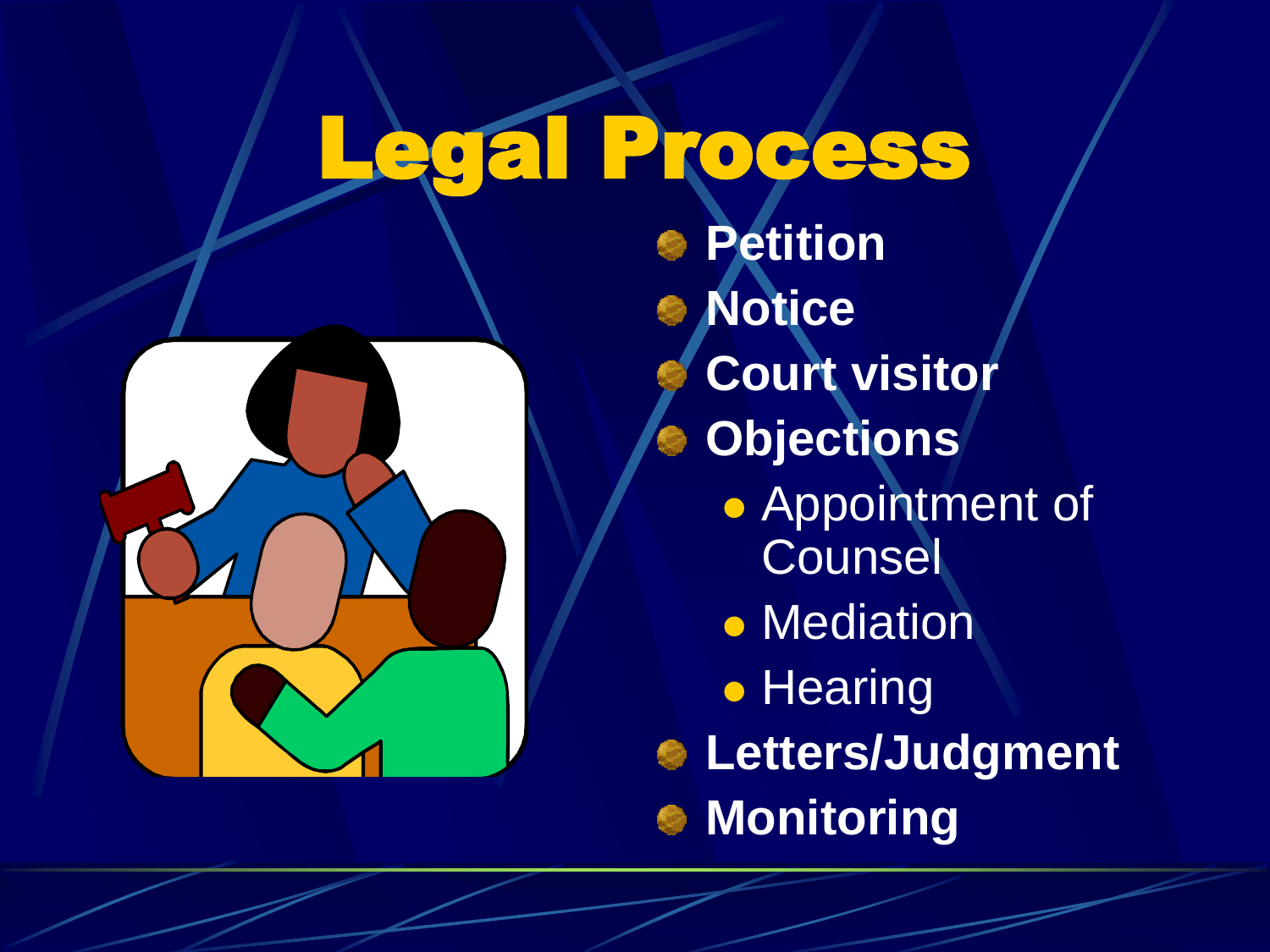### Eligibility and Program Criteria

**Age 18 and older Multnomah County resident** No family or private sector resource willing and able to serve High risk of abuse, exploitation, loss of life, or health **E.** Less restrictive intervention not available Viable plan to protect and serve the individual **Meets Oregon Revised Statutes, Probate** Court, and program standards for incapacity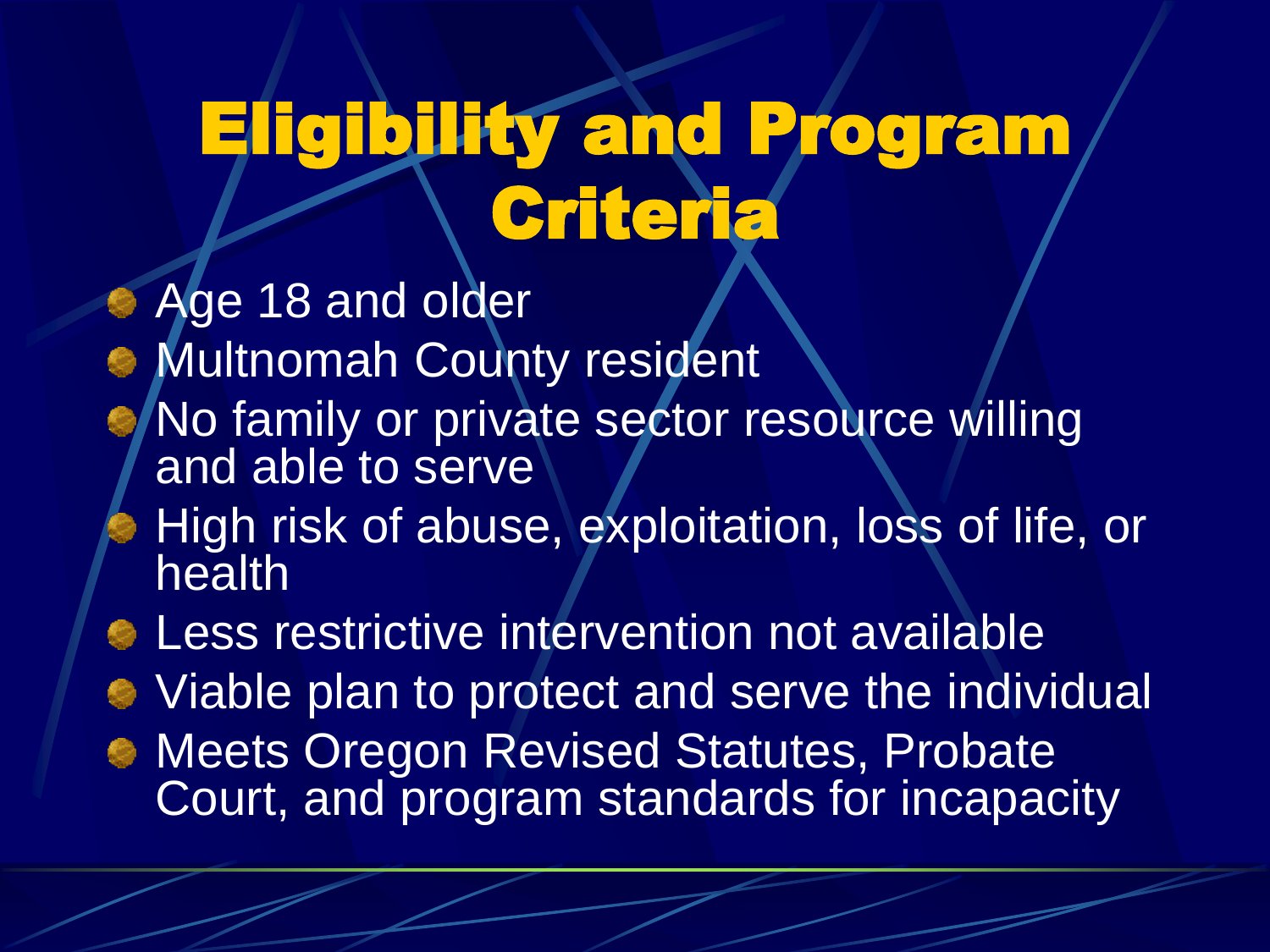## Referrals



**Consultation/triage for urgency and risk Multidisciplinary team approach Professional assessments/ documentation MCPGC Worksheet Plan?! Process involving assessment, documentation, legal proceeding**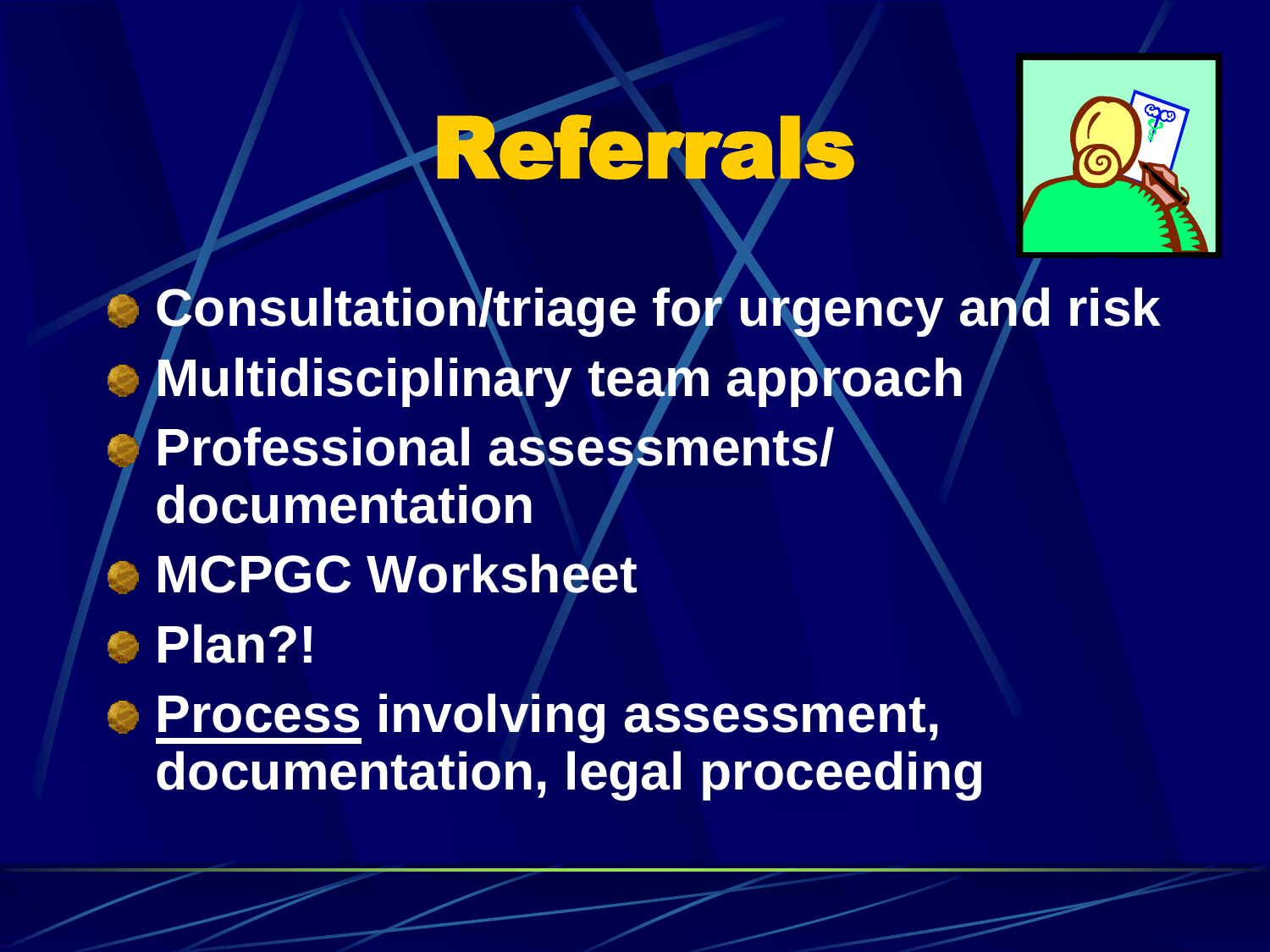### Resources

- **Aging & Disability Resource Connection**
	- ⚫ Web: [www.adrcoforegon.org](http://www.adrcoforegon.org/)

#### **Adult Protective Services**

- ⚫ DHS/APD 1-855-503-7233
- **Local Circuit Court Probate Dept.**
	- ⚫ Report concerns about guardian/conservator

#### **Guardian Partners**

- ⚫ Web: [www.guardian-partners.org](http://www.guardian-partners.org/)
- ⚫ Training for lay fiduciaries

#### **Multnomah County Public Guardian and Conservator**

- Phone (503) 988-4567
- ⚫ Web: [http://multco-publicguardian.org](http://multco-publicguardian.org/)